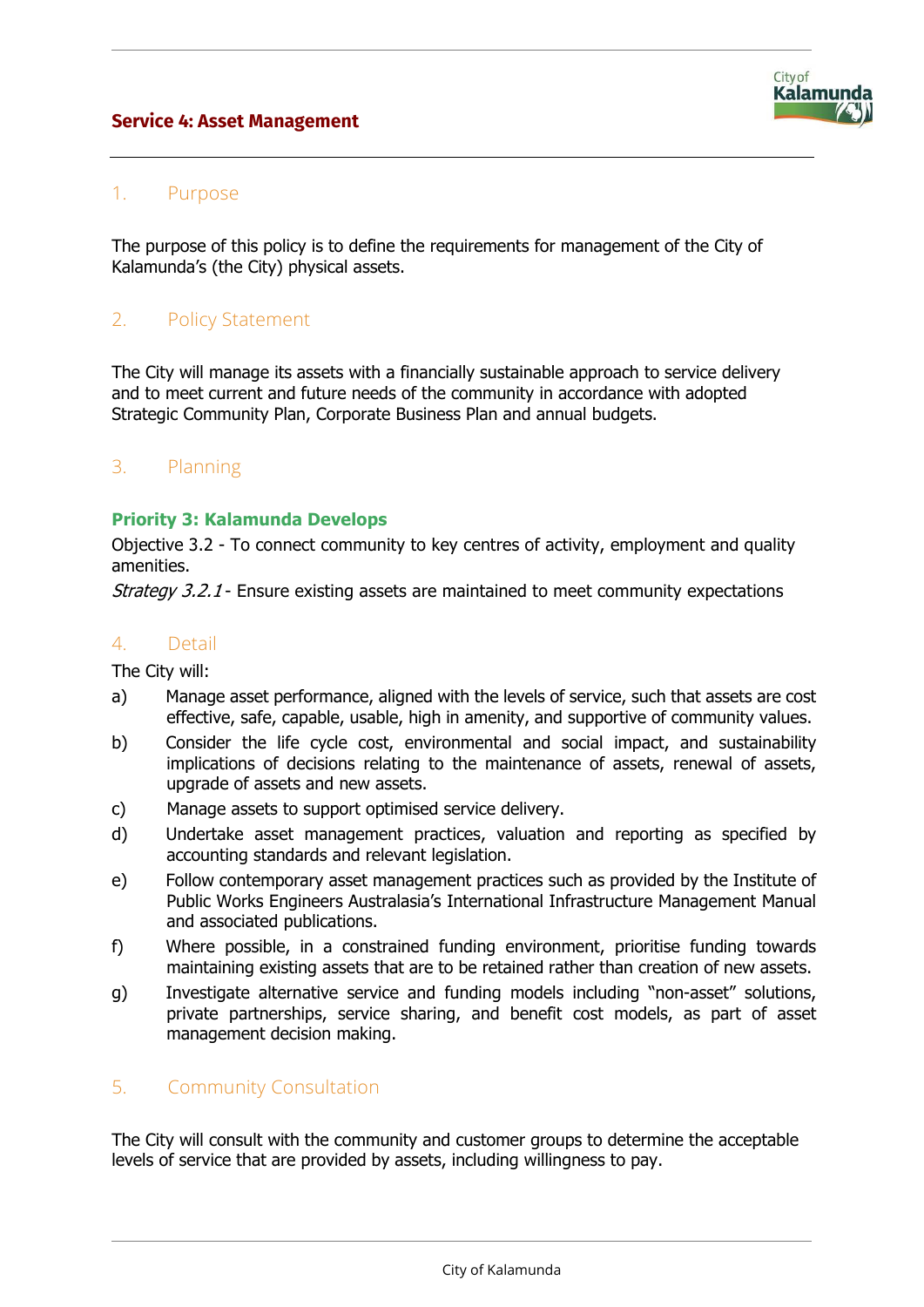# 6. Governance

The City will develop procedures and processes for asset management practices as part of an asset management system, including data management, condition inspections, asset valuations, maintenance planning, consultation, capital works planning, performance management, asset management plans, and definition of roles and responsibilities.

The strategic approach to asset management will be reviewed every five years or earlier, including the financial ratios.

Asset management planning will be practiced across the organisation in support of the City of Kalamunda Strategic Community Plan.

Council will be asked to endorse Asset Management Plans for the various classes of assets on a five-yearly basis.

# 7. Measures of Success

The success of the policy will be measured through the:

- a) Publication and review of Asset Management Plans for all key asset classes.
- b) Level of community engagement during review periods for each specific asset class
- c) Achievement of the Asset Management Strategy's primary objectives, and
- d) Achievement of Asset Ratios.

### 8. Definitions

Asset Management Plan: A report of assets managed by an organisation that follows an internationally accepted format defined by the Institute of Public Works Engineering Australasia.